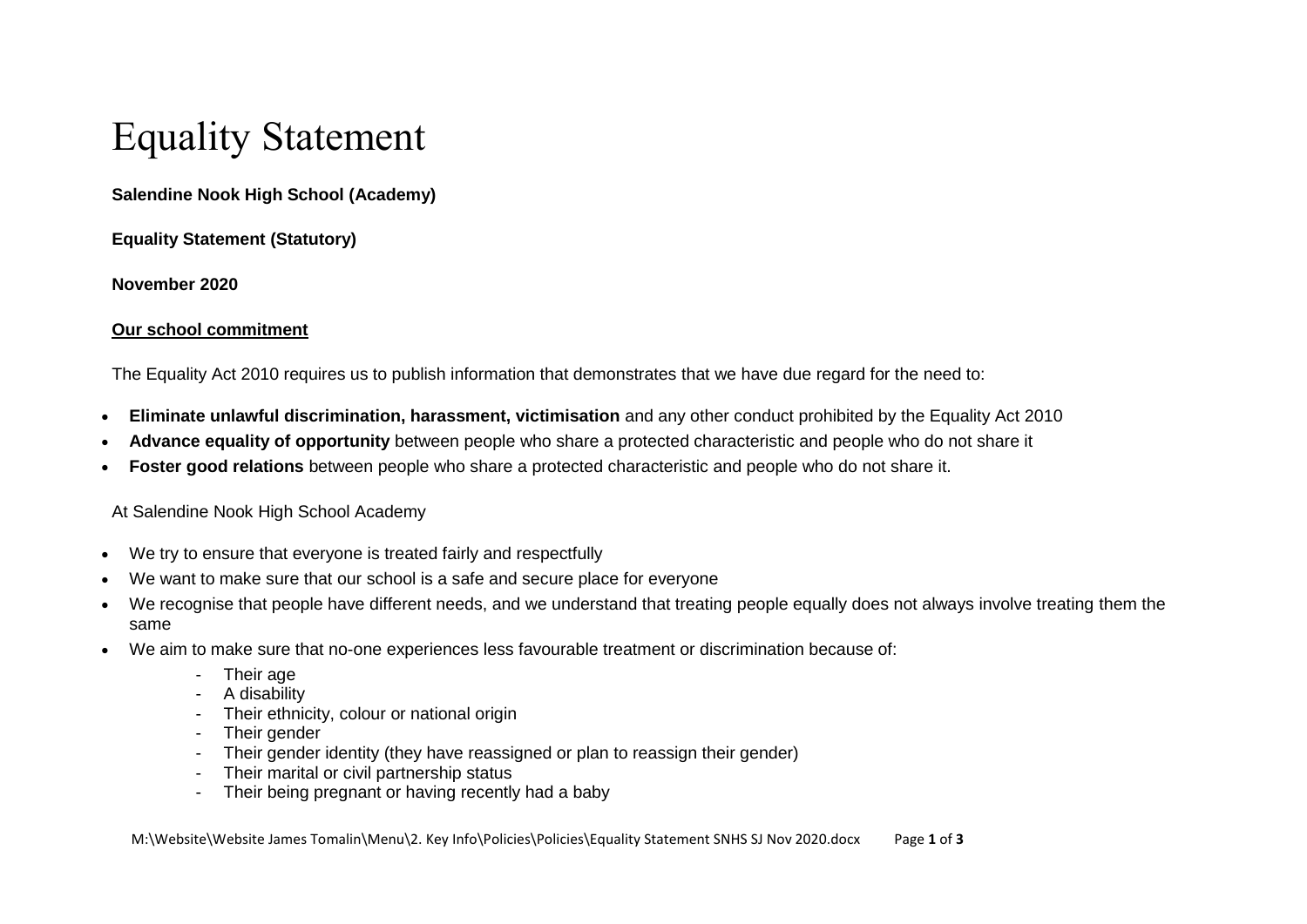- Their religion or belief
- Their sexual identity and orientation.
- We recognise that some students need extra support to help them to achieve and be successful
- We try to make sure that people from different groups are consulted and are involved in our decisions, especially students, parents and those of us who can be treated less favourably.

We welcome our duties:

- To promote community cohesion (under the Education and Inspections Act 2006)
- To eliminate discrimination, advance equality of opportunity and foster good relations (under the Equality Act 2010)

We also welcome the emphasis of Ofsted inspections on the importance of accelerating the progress of pupils from groups who are underachieving.

As part of this we will:

- Outline how we have due regard for equality and how we promote community cohesion
- Publish our Equality Policy, Audit and Action Plan
- Publish equality objectives to show how we plan to tackle particular inequalities and improve what we do

For more information please contact Mrs S Johnson (Assistant Principal)

#### **Equality Statement**

Salendine Nook High School Academy seeks to provide Equality of Opportunity for all members for the school community whatever their disability, age, gender, race, nationality, religion, marital status, maternity, sexual orientation or background. We recognise that people have different needs and treating them equally does not always mean treating them exactly the same. We recognise that some members of the school community will need additional support to enable them to fully access school services. We strive to challenge discrimination and prejudice of all levels in the school community.